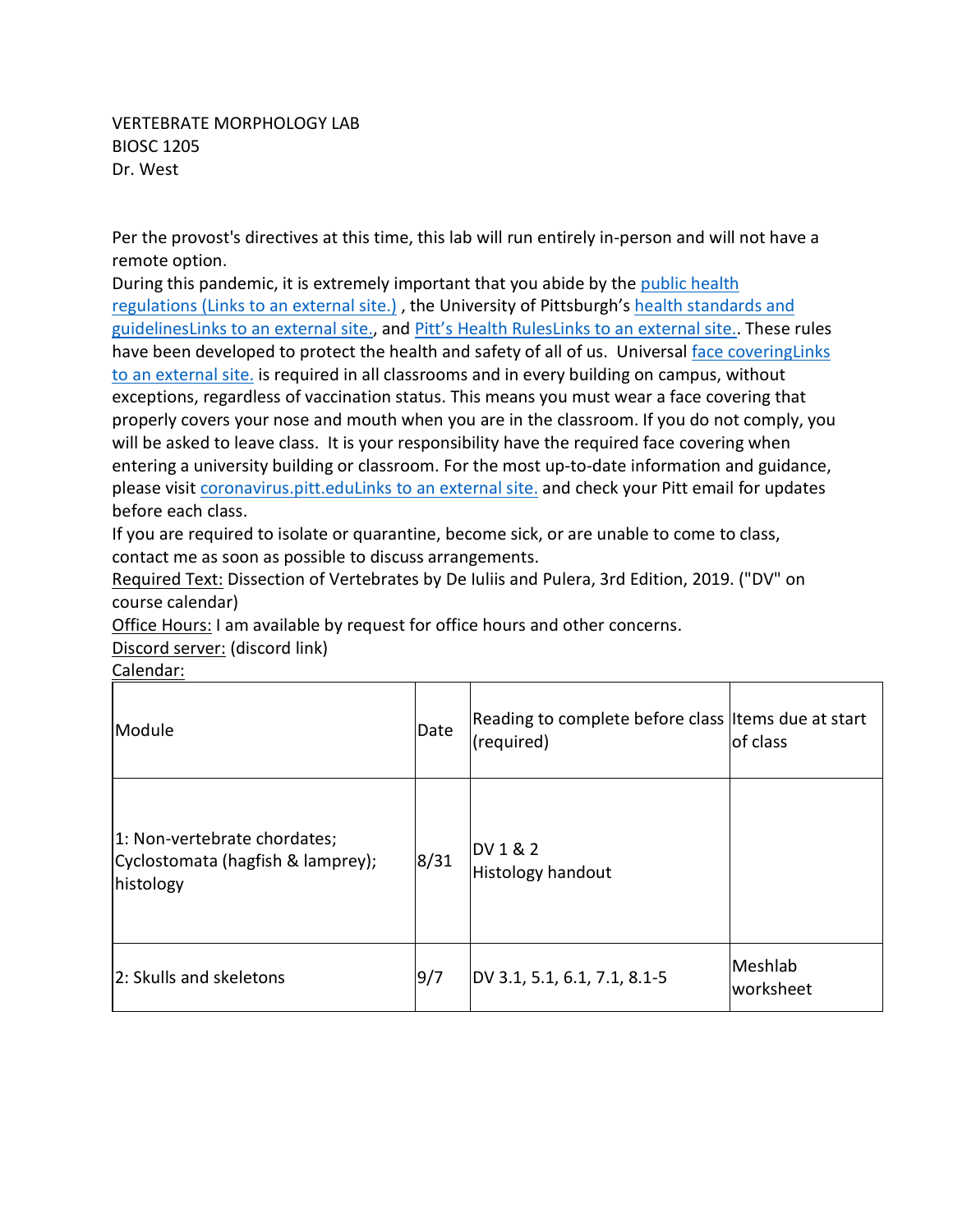| 3: Chondrichthyes (dogfish) external,<br>musculoskeletal, digestive &<br>respiratory | 9/14       | DV 3.1-3.4                                                                  | Project group,<br>topic, and files |
|--------------------------------------------------------------------------------------|------------|-----------------------------------------------------------------------------|------------------------------------|
| 4: Dogfish cardiovascular, urogenital,<br>sensory, nervous                           | 9/21       | DV 3.5-3.8                                                                  |                                    |
| 5: Teleostei (perch)                                                                 | 9/28       | DV <sub>4</sub>                                                             | Literature review<br>section       |
| 6: Lissamphibia (mudpuppy)                                                           | 9/29       | DV <sub>5</sub>                                                             |                                    |
| 7: Lissamphibia (frog)                                                               | 10/6       | DV 6                                                                        | Methods section                    |
| 8: Mammalia (cat, mink) external,<br>musculoskeletal                                 | 10/13      | DV 7.1-7.3                                                                  |                                    |
| 9: Mammalia digestive, respiratory,<br>cardiovascular, urogenital, nervous           |            | 10/20 DV 7.4-7.7                                                            | Project title                      |
| 10: Dinosauria (pigeon)                                                              | 10/27 DV 9 |                                                                             |                                    |
| 11: Comparative anatomy: respiratory<br>& cardiovascular systems                     | 11/3       | [review] DV 1, 2, 3.4, 3.5, 4.3,<br>5.4, 5.7, 6.3, 6.5, 7.4, 7.5, 9.4       | Project draft                      |
| 12: Comparative anatomy:<br>musculoskeletal systems                                  | 11/10      | [review] DV 2.1, 3.1, 3.3, 4.1, 5.1,<br>5.3, 6.1, 7.1, 7.3, 8.1-5, 9.1, 9.3 | All project files                  |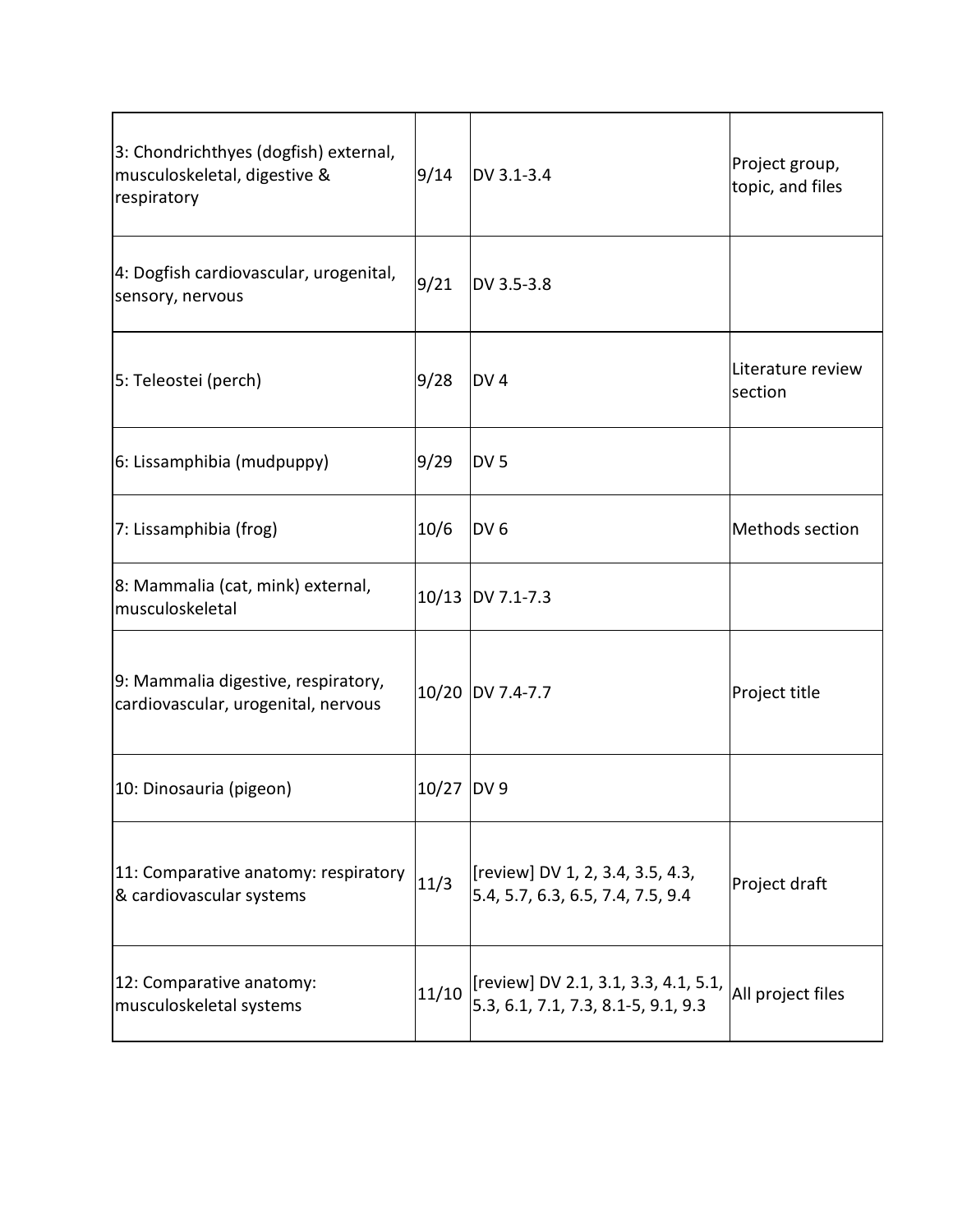| 13: Final project presentations | 11/17 |  | Final presentation |
|---------------------------------|-------|--|--------------------|
|---------------------------------|-------|--|--------------------|

POLICIES AND INFORMATION:

Graded Assessments

Quizzes:

There will be a quiz or lab worksheet each week. You will work independently to name various anatomical structures in species that we look at in lab. Quizzes are open-notebook meaning you can use your class notes. Your lowest quiz will be dropped. Quizzes make up 60% of your grade. 3D Model Project:

Computer models are a critical component of modern comparative anatomy research. You will work together with a group on a dataset throughout the semester, generating a virtual model and using it to answer research questions about your specimen. The project is 30% of your grade, divided into smaller graded components throughout the semester. Final Exam:

The final is a practical exam similar in format to the quizzes; over material from the entire course. The final is 10% of your grade.

## Course Description

This laboratory course is designed to complement BIOSC 1200 (Vertebrate Morphology) course. Topics include anatomy and diversity of the vertebrate body within the contexts of function, development, and evolutionary modification. This laboratory provides an opportunity to learn vertebrate gross anatomy through various tools, including skeletons, organ models, dissection of specimens, demos of specimens, virtual dissection, and histology. This lab complements BIOSC 1200 Vertebrate Morphology, but may also be taken separately from that course. Learning Outcomes

By the end of this semester, you will be able to:

- 1. Identify and name, from memory, a range of anatomical structures in a range of vertebrate specimens.
- 2. Describe how researchers assess relationships between vertebrates based on homologous anatomical structures.
- 3. Integrate knowledge of anatomical form with understanding of physiological function and evolutionary history of vertebrates.
- 4. Identify and describe histological imagery of vertebrate tissues and organs.
- 5. Navigate digital image files and generate virtual models from tomography data.
- 6. Ask a research question that can be answered using comparative anatomy and CT digital imagery.

## Communication:

Important announcements will be posted to Canvas; you will get an email notification when an announcement is posted. If you have the Canvas app, you can set it to send you a push when an announcement is posted.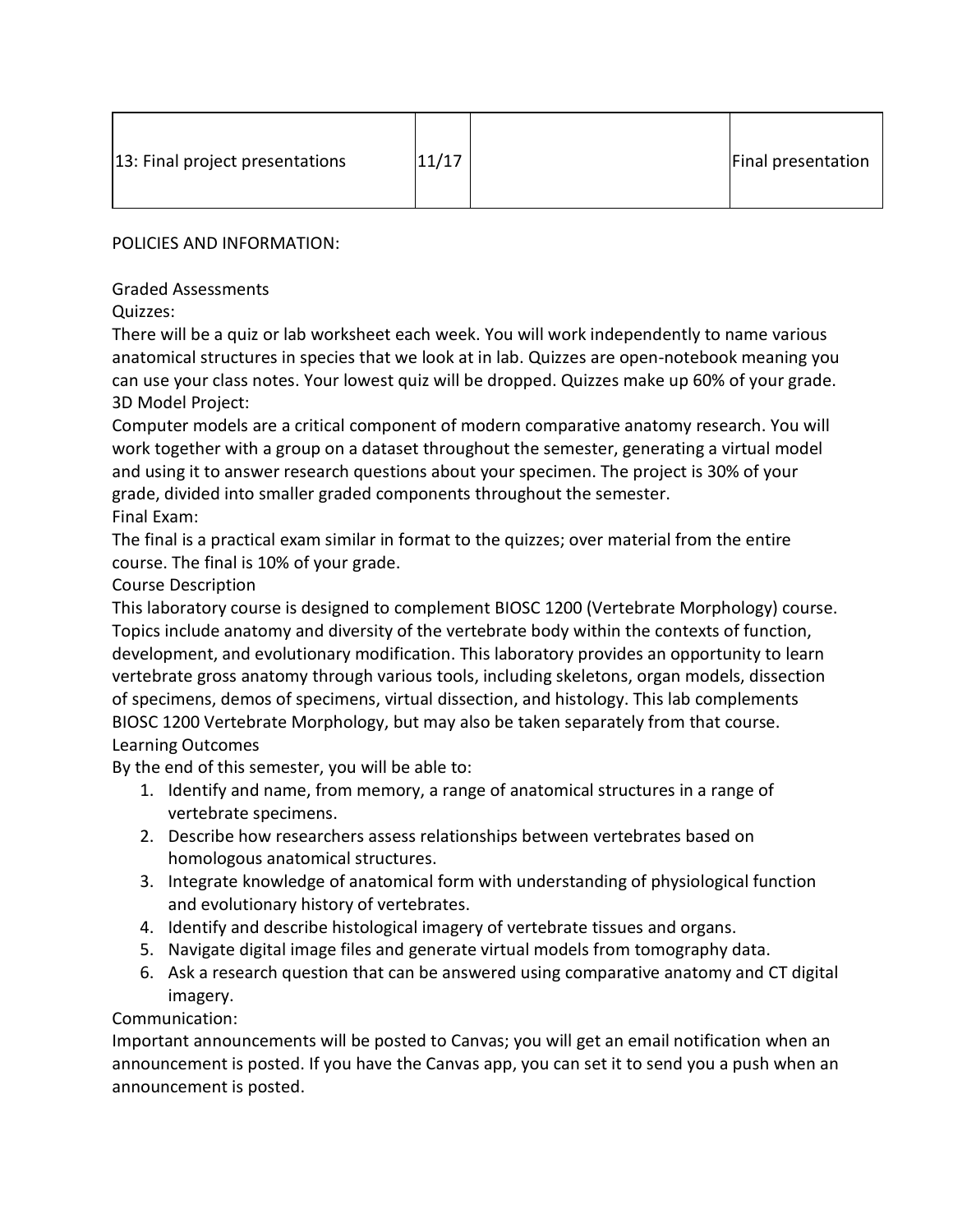Questions about course content should be posted on the Canvas Discussions board. Generally, I will not answer email inquiries about content. If you have a question, first check if it's already answered on the discussion board, and if not, post it there.

You can always email me if you wish to set up a meeting privately or at a different time than regular office hours.

Intellectual property:

All course materials, including but not limited to lecture notes, powerpoint slides,

quizzes, homework, videos, recitation assignments, are Dr. West's intellectual property. You may not reproduce any part of any quiz, exam, or graded assignment in any way. No photos, copying/pasting, screen-shots, etc.

Posting any part of the course content on any website or sharing it with anyone not currently enrolled in the course, without my express written permission, is a violation of the academic integrity code and may be a violation of intellectual property laws.

University Policy on Academic Integrity:

Students are expected to comply with the University of Pittsburgh School of Arts and Sciences [Academic Integrity CodeLinks to an external site..](https://www.as.pitt.edu/faculty/policies-and-procedures/academic-integrity-code) Any student suspected of failing to meet the student obligations of the code during the semester will be required to participate in the procedures for adjudication, initiated at the instructor level. This may include, but is not limited to, confiscation of the assignment of any individual suspected of violating the code. A minimum sanction of a zero score for the assignment will be imposed. Violation of the Academic Integrity Code requires the instructor to submit an Academic Integrity Violation Report to the Dean.

Course Policy on Academic Integrity:

If you cheat on a quiz or exam you will receive an F in the course and an Academic Integrity Violation Report will be filed.

Resources:

If you do not have access to a reliable internet connection and a PC that meets the recommended minimum standards, including a current operating system, a limited number of mobile hotspots and/or laptops are available for temporary loan. Please

visithttps://www.technology.pitt.edu/remotedevicesfor more information.

For all technology-related issues, contact the24/7 IT Help Desk at 412-624-HELP

(4357) or utilize Virtual Technical Support.

The digital platforms used in this course are Canvas, Panopto, and Zoom. All materials, announcements, deadlines, zoom links, panopto links, and discussion boards for this course can be found on Canvas. You should check Canvas at least every Tuesday, Wednesday, and Thursday. Missing a Canvas announcement is not an excuse for missing an assignment or deadline.

Online tutoring, peer tutoring, and other studying help is available at Study Lab. I encourage you to check out this resource even if you are not sure exactly what you need. https://www.asundergrad.pitt.edu/study-lab

If you have a disability for which you are or may be requesting an accommodation, you should contact both Dr. West and [Disabilities Resources and ServicesLinks to an external](https://www.diversity.pitt.edu/disability-access/disability-resources-and-services)  [site.](https://www.diversity.pitt.edu/disability-access/disability-resources-and-services) 216 William Pitt Union, (412) 648-7890/(412) 383-7355 (TYY), as early as possible in the term. DRS will determine reasonable accommodations for this course. The Canvas LMS platform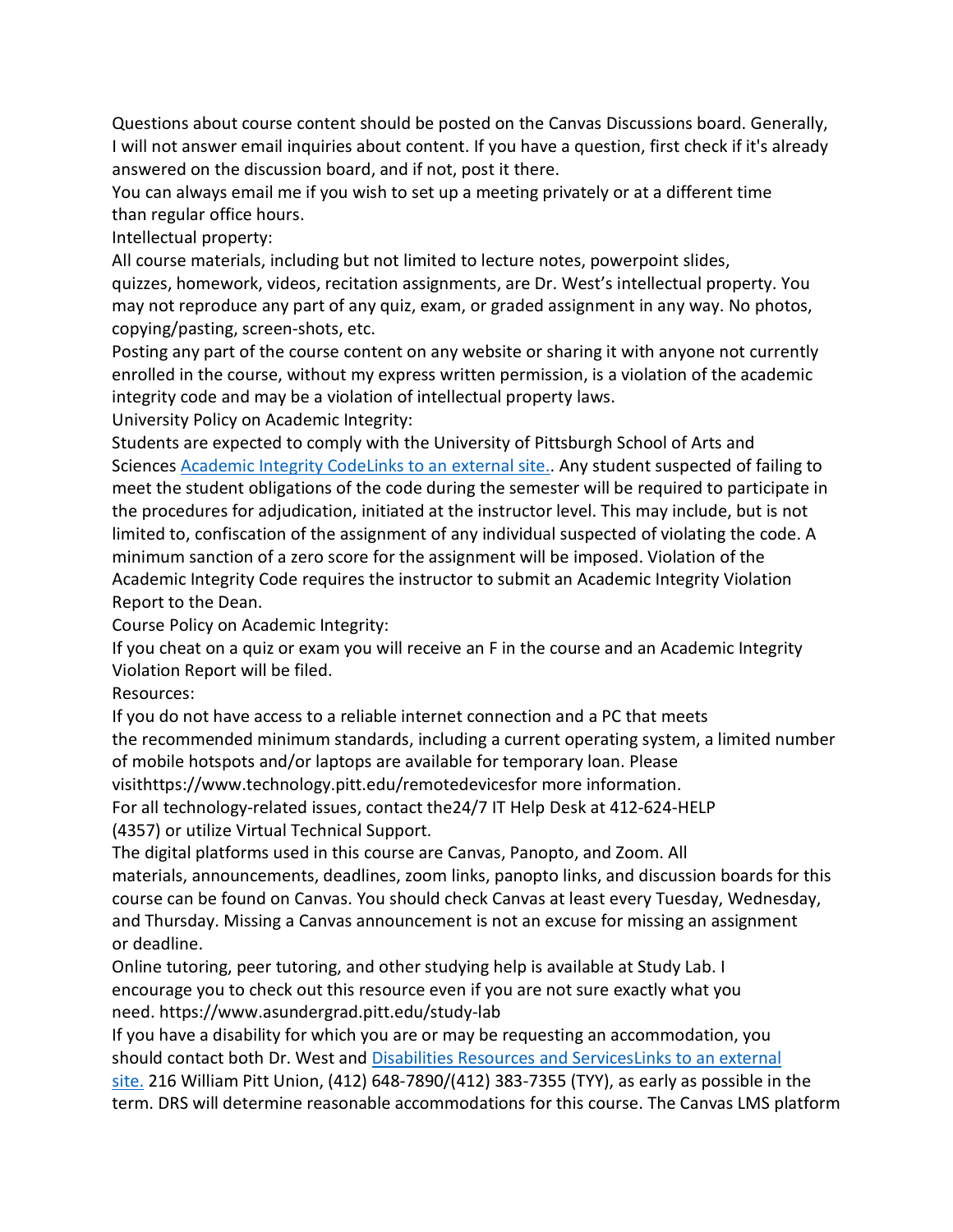was built using the most modern HTML and CSS technologies, and is committed to W3C's Web Accessibility Initiative and Section 508 guidelines. Specific details regarding individual feature compliance are documented and updated regularly.

Each student is issued a University e-mail address(username@pitt.edu) upon admittance. This e-mail address may be used by the University for official communication with students. Students are expected to read e-mail sent to this account on a regular basis. Failure to read and react to University communications in a timely manner does not absolve the student from knowing and complying with the content of the communications. The University provides an e-mail forwarding service that allows students to read their e-mail via other service providers (e.g., Hotmail, AOL, Yahoo). Students that choose to forward their e-mail from their pitt.edu address to another address do so at their own risk. If e-mail is lost as a result of forwarding, it does not absolve the student from responding to official communications sent to their University e-mail address. To forward e-mail sent to your University account, go to http://accounts.pitt.edu, log into your account, click on Edit Forwarding Addresses, and follow the instructions on the page. Be sure to log out of your account when you have finished. University's policy on diversity and inclusion: The University of Pittsburgh does not tolerate any form of discrimination, harassment, or retaliation based on disability, race, color, religion, national origin, ancestry, genetic information, marital status, familial status, sex, age, sexual orientation, veteran status or gender identity or other factors as stated in the University's Title IX policy. The University is committed to taking prompt action to end a hostile environment that interferes with the University's mission. For more information about policies, procedures, and practices, see: [https://www.diversity.pitt.edu/civil-rights-title-ix-compliance/policies](https://www.diversity.pitt.edu/civil-rights-title-ix-compliance/policies-procedures-and-practices)[procedures-and-practicesLinks to an external site..](https://www.diversity.pitt.edu/civil-rights-title-ix-compliance/policies-procedures-and-practices) You can contact the Title IX Coordinator by calling 412-648-7860, or e-mailing titleixcoordinator@pitt.edu. Reports can also be filed [onlineLinks to an external site..](https://www.diversity.pitt.edu/make-report/report-form) You may also choose to report to a faculty/staff member; they are required to communicate this to the University's Office of Diversity and Inclusion. If you wish to maintain complete confidentiality, you may also contact the University Counseling [CenterLinks to an external site.](https://www.studentaffairs.pitt.edu/cc/) (412-648-7930).

Mental health: Factors including significant stress, mood changes, excessive anxiety, or problems with sleeping can interfere with your academic performance. You have a support network to help you through these challenging times. If you are in an EMERGENCY situation, call 911 or Pitt Police at 412-624-2121. If your symptoms are due to financial strain, please visit <https://pitt.libguides.com/assistanceresources> (Links to an [external site.\)](https://pitt.libguides.com/assistanceresources) to see all available University resources. If your symptoms are due to strained relationships, families, or personal crises, please visit the [University Counseling](https://www.studentaffairs.pitt.edu/cc/)  [CenterLinks to an external site.](https://www.studentaffairs.pitt.edu/cc/) for free confidential services. If your symptoms are strictly related to your performance in this course, we can discuss this privately at your discretion: make an appointment by emailing me. Resolve Crisis Service (FREE 24-hour crisis service for Allegheny County):1-888-796-8226 General Mental Health Crisis Response: 412-648- 7930 Sexual Assault Response: 412-648-7856

COVID-19 safety: In the midst of this pandemic, it is extremely important that you abide by public health regulations and University of Pittsburgh health standards and guidelines. While in class, at a minimum, this means you must wear a face covering and comply with physical distancing requirements; other requirements may be added by the University during the